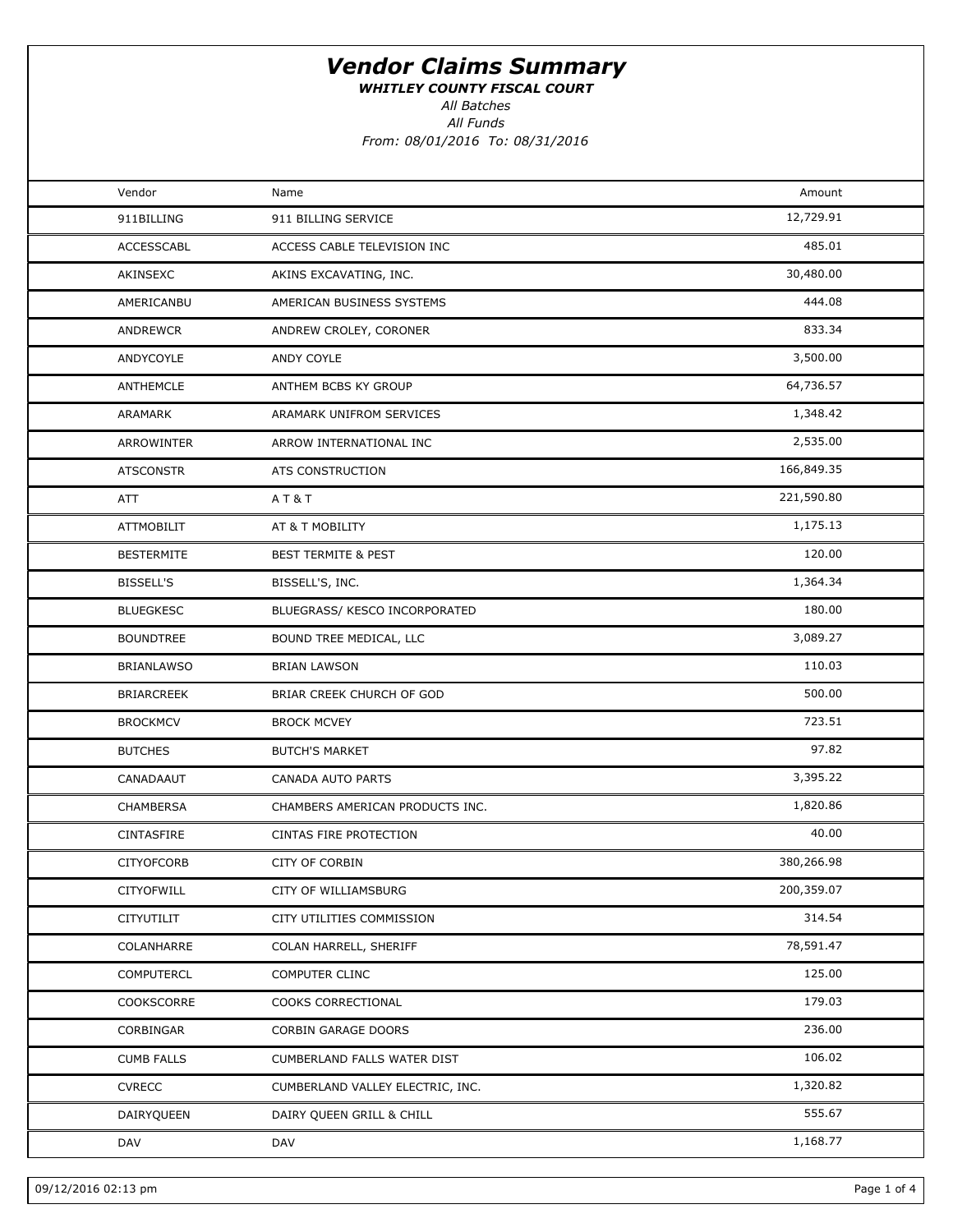WHITLEY COUNTY FISCAL COURT

All Batches

All Funds

| Vendor            | Name                                | Amount    |  |
|-------------------|-------------------------------------|-----------|--|
| <b>DAVEWEL</b>    | DAVE'S WELDING                      | 4,000.00  |  |
| <b>DAVIDOWENS</b> | DAVID OWENS                         | 219.78    |  |
| <b>DCELEVATOR</b> | D C ELEVATOR COMPANY, INC.          | 567.18    |  |
| <b>DELTADEN</b>   | DELTA DENTAL OF KENTUCKY            | 1,693.88  |  |
| <b>DELTAGAS</b>   | DELTA NATURAL GAS CO., INC.         | 1,588.37  |  |
| DURASEAL,I        | DURA SEAL, INC                      | 3,527.00  |  |
| ELLISONSAN        | ELLISON'S SANITARY SUPPLY CO., INC. | 670.36    |  |
| EMCONHOMEG        | EMCON HOME GUARD, INC.              | 690.00    |  |
| <b>ENVIRWASTE</b> | ENVIRONMENTAL WASTE SYSTEMS, LLC    | 280.00    |  |
| EVERBANKCO        | EVERBANK COMMERICAL FINANCE INC     | 350.15    |  |
| <b>EZCOUNTRY</b>  | <b>EZ COUNTRY</b>                   | 495.00    |  |
| <b>FLEETONE</b>   | <b>FLEETONE</b>                     | 6,183.16  |  |
| GEDRIVEIN         | G & E DRIVE-IN                      | 377.19    |  |
| <b>GSTIRES</b>    | G & S TIRE INC.                     | 178.39    |  |
| GUARDIANIN        | <b>GUARDIAN INSURANCE</b>           | 257.54    |  |
| <b>HARDEE'S</b>   | HARDEE'S                            | 441.09    |  |
| HARPPRINTI        | HARP ENTERPRISES, INC.              | 1,699.92  |  |
| HINKLECONT        | HINKLE CONTRACTING COMPANY LLC      | 11,959.15 |  |
| <b>HOLSTONGAS</b> | <b>HOLSTON GASES</b>                | 2,804.12  |  |
| IGA               | HOMETOWN IGA #57                    | 170.51    |  |
| <b>JAMESJONES</b> | JAMES JONES EXCAVATING              | 2,711.70  |  |
| <b>JELLICOCOM</b> | JELLICO COMMUNITY HOSPITAL          | 50.00     |  |
| <b>JOHNNYWHE</b>  | JOHNNY WHEELS OF WILLIAMSBURG, INC  | 561.06    |  |
| KACO              | K A C O ALL LINES FUND              | 44,086.61 |  |
| KACOCLAIM         | KACO CLAIMS DEPT                    | 1,000.00  |  |
| KACOLEAS          | KACO LEASING TRUST                  | 1,632.08  |  |
| <b>KACOW</b>      | KACO WORKERS COMPENSATION FUND      | 32,094.43 |  |
| <b>KAPA</b>       | KAPA                                | 500.00    |  |
| KAYSCHWART        | KAY SCHWARTZ, COUNTY CLERK          | 4,573.00  |  |
| KEAVYVOLUN        | KEAVY VOLUNTEER FIRE DEPT.          | 6,000.00  |  |
| KELLWELLFO        | KELLWELL FOOD MANAGEMENT            | 20,316.37 |  |
| <b>KENNETHPAR</b> | KENNETH PARTIN                      | 50.00     |  |
| <b>KENTENAD</b>   | KEN TEN ADVERTISING                 | 422.03    |  |
| KENTUCKYUT        | KU                                  | 15,831.92 |  |
|                   |                                     |           |  |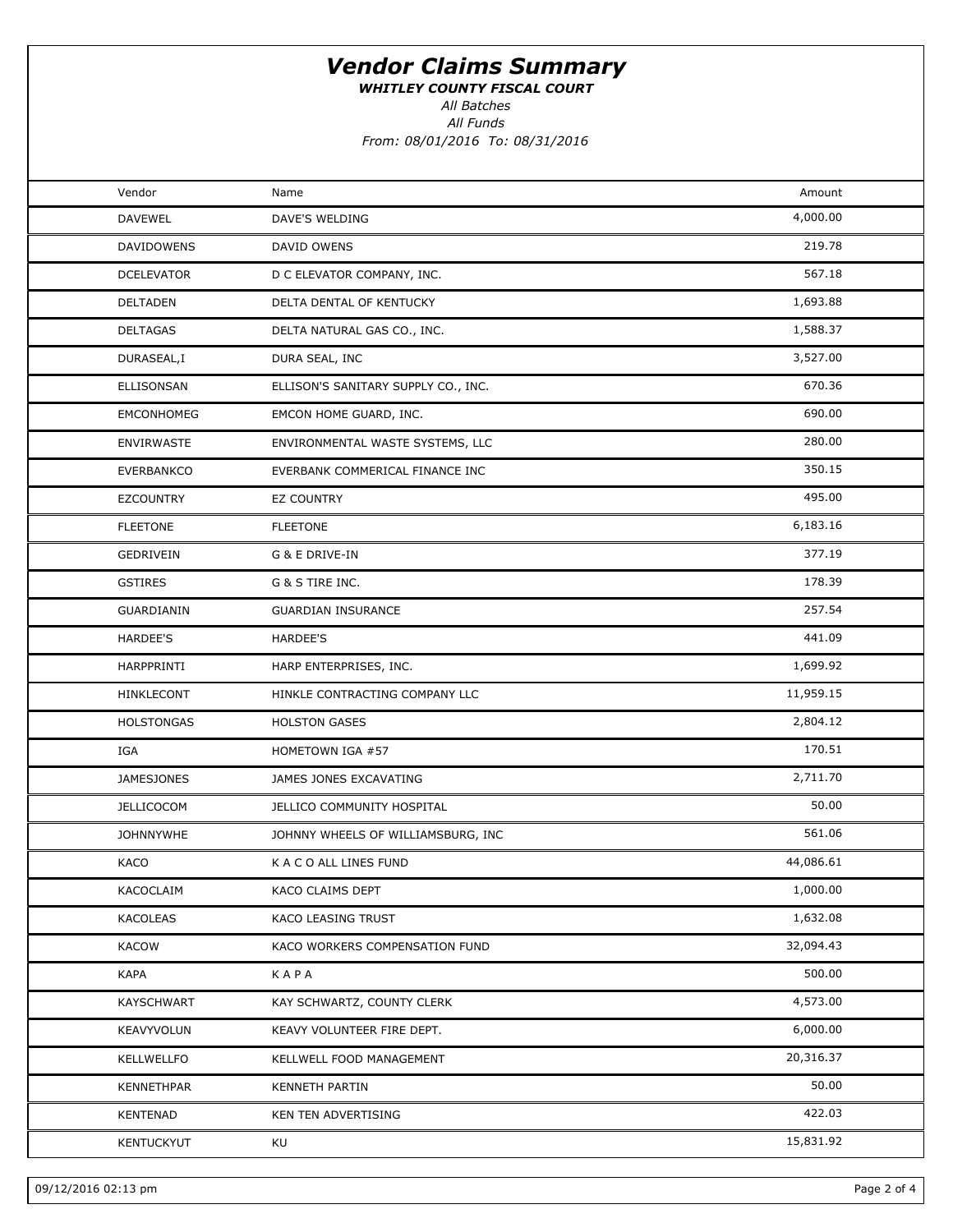WHITLEY COUNTY FISCAL COURT

All Batches

All Funds

| Vendor              | Name                                | Amount     |  |
|---------------------|-------------------------------------|------------|--|
| <b>KENWAYDIS</b>    | KENWAY DISTRIBUTORS                 | 577.94     |  |
| KNOXCOUTIL          | KNOX COUNTY UTILITIES COMMISSION    | 118.06     |  |
| KOLA                | KOLA                                | 450.00     |  |
| KYLOCALISS          | KY LOCAL ISSSUES CONFERENCE         | 875.00     |  |
| <b>KYSPRING</b>     | <b>KY SPRING WATER</b>              | 345.60     |  |
| LIDAPOWERS          | LIDA J. POWERS                      | 668.31     |  |
| LONDONRADI          | LONDON RADIO SERVICE                | 600.00     |  |
| LYKINSOILC          | LYKINS OIL COMPANY                  | 10,627.63  |  |
| NIGOVERNME          | NI GOVERNMENT SERVICES, INC.        | 73.73      |  |
| NORVEXSUPP          | NORVEX SUPPLY                       | 1,248.35   |  |
| OWENSAUTO           | <b>OWENS AUTO PARTS</b>             | 2,957.73   |  |
| <b>PATTONCHES</b>   | PATTON CHESTNUT BINDER, INC.        | 10,963.70  |  |
| <b>PDS</b>          | PRECISION DUPLICATING SOLUTIONS INC | 186.36     |  |
| PHYSIOCONT          | PHYSIO CONTROL                      | 136,195.04 |  |
| <b>POFFCARTIN</b>   | POFF CARTING SERVICE                | 4,835.92   |  |
| PREFERREDL          | PREFERRED LAB SERVICE               | 700.00     |  |
| PREWITTFAR          | PREWITT FARM SUPPLY                 | 1,162.02   |  |
| QUALITYCAR          | QUALITY CARE AUTO SERVICE           | 5,740.63   |  |
| QUILL               | <b>QUILL CORPORATION</b>            | 44.76      |  |
| RADIOSHACK          | STEREN ELECTRONICS                  | 110.92     |  |
| READYMIX            | READYMIX                            | 3,136.89   |  |
| SEAPPARATU          | SOUTHEAST APPARATUS, LLC            | 944.30     |  |
| SEARSWELLD          | SEARS WELL DRILLING & PUMP SERVICE  | 2,000.00   |  |
| <b>SGTJOE</b>       | <b>SGT JOES</b>                     | 116.00     |  |
| SOUTHERNHE          | SOUTHERN HEALTH PARTNERS            | 44,577.00  |  |
| <b>T&amp;HTRUCK</b> | T & H TRUCK PARTS & SERVICE         | 500.00     |  |
| <b>TEKSWORKS</b>    | <b>TEKS WORK</b>                    | 100.00     |  |
| THEGAULT            | THE GAULT HOUSE                     | 1,544.00   |  |
| THERMAL             | THERMAL EQUIPMENT SERVICE CO.       | 2,128.75   |  |
| TIMESTRIBU          | TIMES TRIBUNE                       | 249.00     |  |
| TIMEWARNER          | TIME WARNER CABLE                   | 465.96     |  |
| <b>TLSTEEL</b>      | T & L STEEL, INC.                   | 80.00      |  |
| TWOGETON            | 2 GETON NET, INC.                   | 239.97     |  |
| <b>USBANKCT</b>     | US BANK KY POOLED CHECKS            | 67,478.70  |  |
|                     |                                     |            |  |